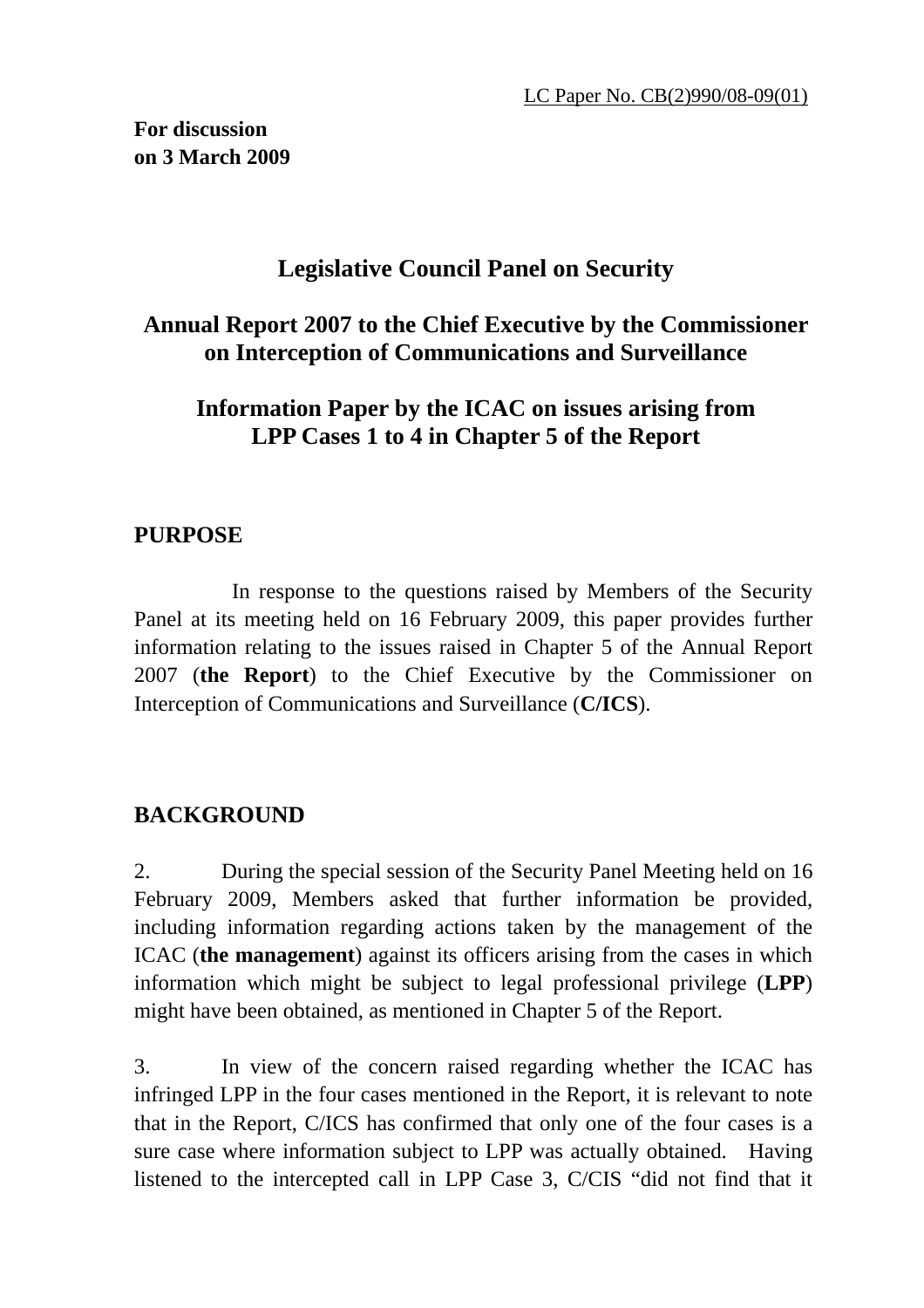really contained information subject to LPP" (paragraph 5.70). He has also listened to the intercepted calls in LPP Case 4 and considered that "the panel judge (**PJ**) was over cautious in revoking the authorization" (paragraph 5.76).

4. Pursuant to Part 1 of Schedule 3 of the Interception of Communications and Surveillance Ordinance (**ICSO**), an affidavit supporting an application for the issue of a judge's authorization (**JA**) for interception must include an assessment by the applicant regarding the likelihood that any information which may be subject to LPP will be obtained by carrying out the interception. Depending on the assessment provided, the PJ will decide if further condition is imposed in approving the authorization. The further condition may require that the monitoring exercise be put on hold pending the PJ's re-assessment when information which may be subject to LPP is likely to be obtained. During the course of interception authorized to be carried out under a JA where no further condition is imposed, if any information which may be subject to LPP has been or is likely to be obtained, the matter must be reported to the PJ as a *'material change of circumstances'*. Paragraph 120 of the Code of Practice (**COP**) requires that any operation that is likely to involve LPP information must be brought to the attention of C/ICS.

#### **Responsibility to Protect LPP**

5. The ICAC has long recognized the importance of protecting information which might be subject to LPP. Even before the enactment of the ICSO, the ICAC had adopted the practice of screening out any suspected LPP information and withholding the same from investigators. As a long-standing practice, information which might be subject to LPP is never included in the summaries compiled of information obtained from intercepted materials. Pursuant to a destruction policy designed to protect privacy and to minimize intrusion, the intercepted products and related records are destroyed soonest practicable within a specified period of time. Thus the notion that intercepted materials should not be kept any longer than necessary and that the summaries would not contain information which might be subject to LPP is already ingrained in the mind of ICAC officers responsible for such operations.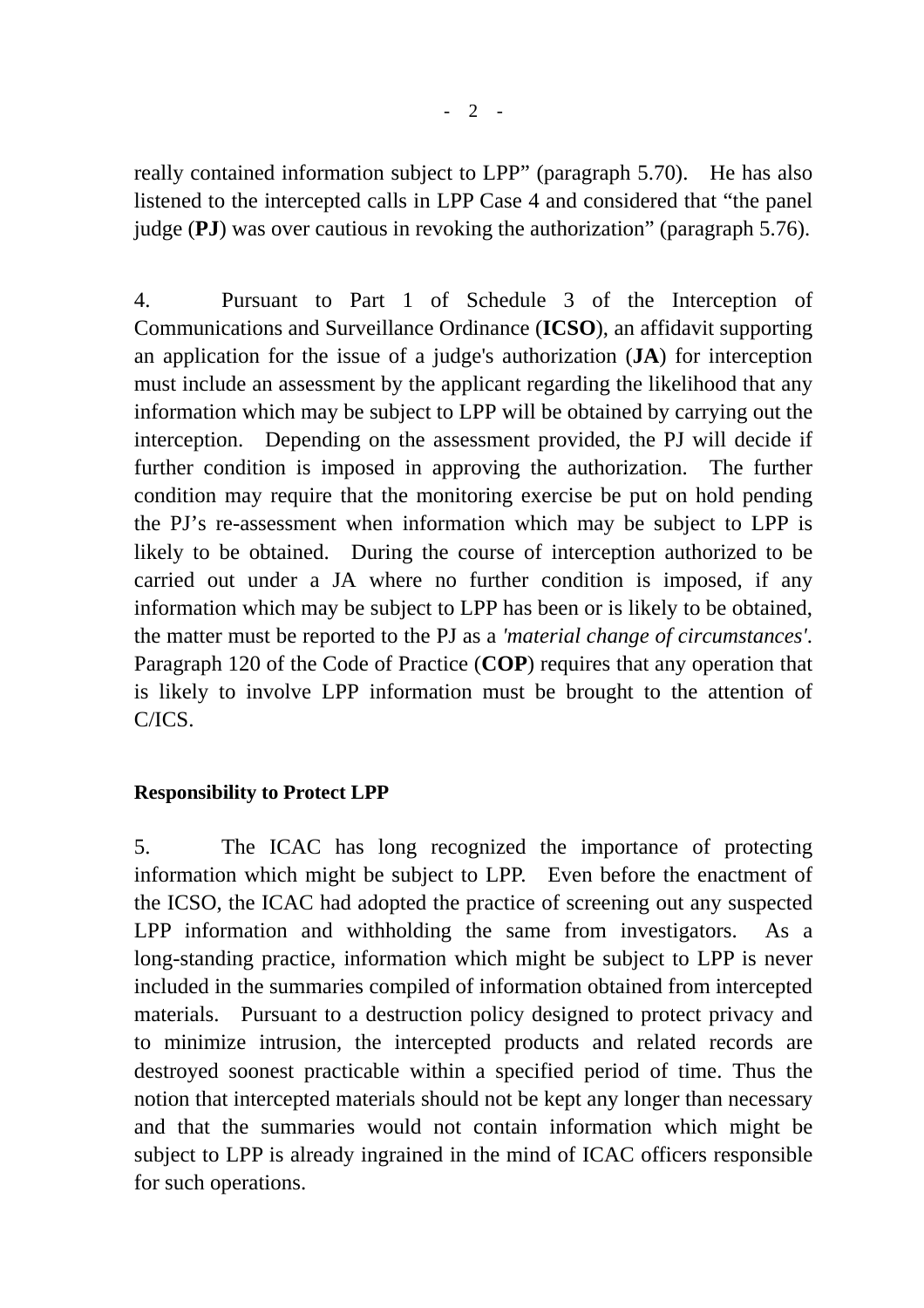#### **Responsibilities for ICSO Implementation**

6. With the enactment of ICSO, the destruction of intercepted products became a legal requirement. Section 59(2)(b) of ICSO and paragraphs 124 and  $169<sup>1</sup>$  of COP further reinforced the need to destroy as soon as practicable any intercepted product that contains information which is subject to LPP. The ICAC recognizes the statutory functions of C/ICS under the ICSO including, in particular, his duties to oversee the compliance by law enforcement agencies (**LEA**) and their officers with the relevant requirements. The ICAC also recognizes that it is its responsibility to assist C/ICS in performing his functions and discharging his duties. At the same time, the ICAC notes that, as pointed out by C/ICS in paragraph 5.9 of the Report, "the ICSO and the COP are silent on the details of some practical aspects of how to deal with a situation where LPP information might possibly be obtained…". LPP Cases 2 and 3 brought to the management's attention the need to have clearer internal procedures for handling LPP-related records. In the aftermath of these two cases, taking into consideration of the advice given by C/ICS, the management subsequently implemented a set of detailed procedures for the guidance of ICAC officers (see paragraph 32(i) below).

7. To implement the destruction policy, the interception system was designed in such a way that computerized recordings of intercepted products are automatically destroyed within a specified period by way of a pre-programmed mechanism which is a built-in function of the system. Special technical arrangements have to be made by a dedicated team if preservation of any recording is required. The summaries in paper format have to be destroyed manually within a specified period as soon as its retention is no longer necessary pursuant to the requirement of  $s.59(1)(c)$  of the ICSO.

8. Within the ICAC, the day-to-day supervision over the operation of the ICSO regime is the direct responsibility of an Assistant Director (**AD**),

 $\overline{a}$ 

<sup>&</sup>lt;sup>1</sup> The COP was first issued on 9.8.2006, revised on 29.10.2007 and further revised on 9.2.2009. The existing paragraph 124 was known as paragraph 121 in the 2006 edition and paragraph 124 in the 2007 edition; and paragraph 169 was known as paragraph 158 in the 2006 edition and paragraph 165 in the 2007 edition.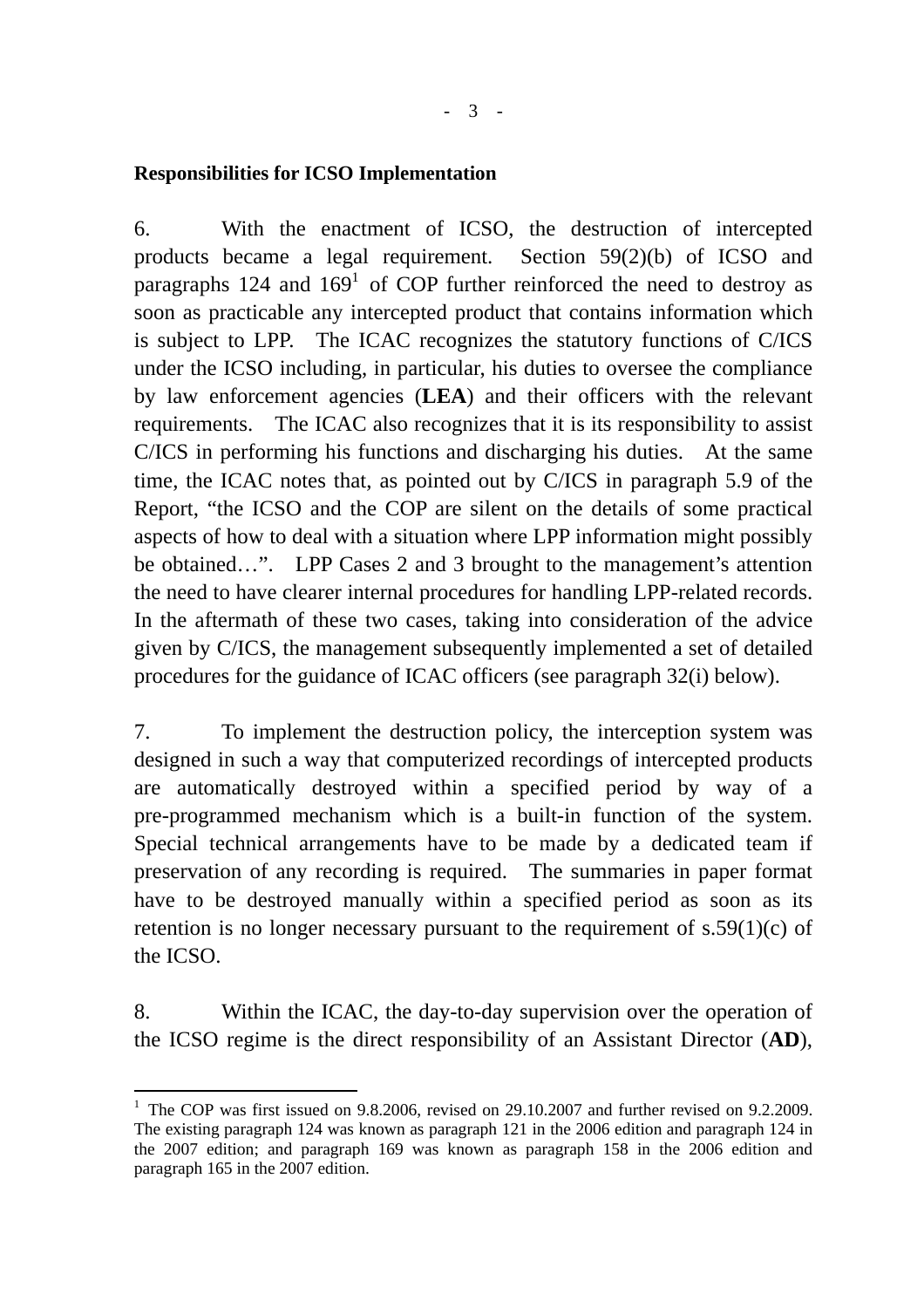who, in 2007, was also tasked with other investigative and operational support duties. During the inspection visit by C/ICS, the AD and his team were responsible for assisting C/ICS in his examination and answering any queries during the course of the examination. The command structure of the Operations Department is such that the AD reports to the Director of Investigation (Government Sector) (**D/GS**) who in turn reports to the Head of Operations (**H/Ops**), who is directly responsible for the work of the Operations Department including that of the Director of Investigation (Private Sector). The Commissioner, Independent Commission Against Corruption (**C, ICAC**) has overall responsibilities over the performance of the Operations Department as well as the two other constituent departments of the ICAC. D/GS, H/Ops and ultimately C, ICAC as senior management of the ICAC all have responsibilities over ICSO implementation.

9. In 2007, one of the four Principal Investigators (**PIs**) under the command of the above-mentioned AD dealt with the implementation and administration of all matters relating to the ICSO. This PI was assisted by two Sections each headed by a Chief Investigator (**CI**). The actual day-to-day operation of ICSO matters was handled by these two Sections. In April 2008, a new Compliance Assurance Group, headed by a dedicated PI, was established. Although administratively the Compliance Assurance Group comes under the supervision of the AD, it conducts inquiries into alleged cases of 'irregularity' or 'non-compliance' independently of the AD and reports directly to D/GS. The relevant command structure for 2007 and 2009 are respectively provided in **Annex A-1** and **A-2**.

#### **Circumstances Calling for Management Action**

10. ICAC officers are expected at all times to be diligent in carrying out their duties and demonstrate responsibility, a positive attitude and a standard of performance and conduct commensurate with their rank and experience. Officers involved in implementing ICSO are expected to be vigilant in dealing with information which may be subject to LPP. They must fully observe the requirements of the ICSO and the COP as well as the internal guidelines laid down by the ICAC, and they are expected to be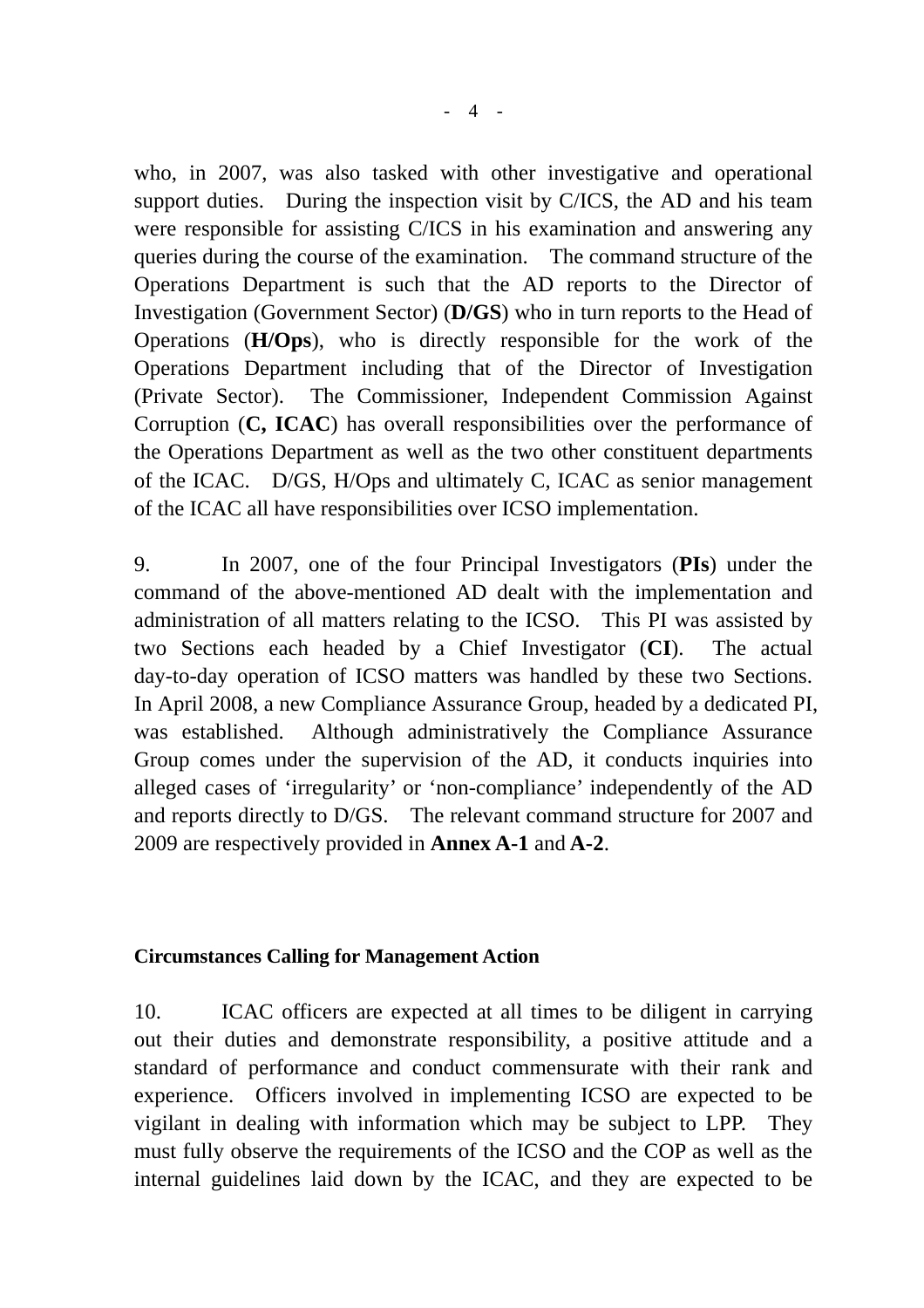prompt and alert in responding to requests by C/ICS to facilitate the fulfilment of his statutory duties.

11. The administration of different management actions to deal with performance and misconduct issues depends on the circumstances of individual cases. In broad terms, acts which breach no specific rules or instructions but constitute inappropriate judgement, omissions or other inadequate performances will be dealt with by counselling and management advice. Any act which contravenes rules or instructions, where there is a blatant neglect of proper conduct and discipline, or which cast doubt on an officer's integrity, will be regarded as misconduct and dealt with by invoking the ICAC disciplinary procedures.

12. The terms and conditions of an ICAC officer's employment contract provides that C, ICAC may terminate the service of an officer or not renew his agreement if he is not satisfied with the conduct and performance of the officer. An officer is also liable to disciplinary action including dismissal if he wilfully refuses to perform his duties or in any manner misconducts himself. Detailed information on how the ICAC applies management actions and disciplinary procedures is at **Annex B.**

13. In respect of the LPP cases in issue, actions have been taken by the management against four ICAC officers in view of their inadequacies in performance or misconduct in violation of the relevant requirements as revealed in LPP Cases 2 and 3 as summarized in **Annex C**. Three officers were given advice whereas one officer was given both advice and warning. Relevant details of the two cases and the circumstances of taking such actions are set out in paragraphs 14 to 25 below. No management action against any officer was taken in respect of LPP Cases 1 and 4.

#### **LPP Cases 2 and 3**

14. LPP Cases 2 and 3 arose from the same investigation but were related to two separate telecommunications facilities (two separate telephone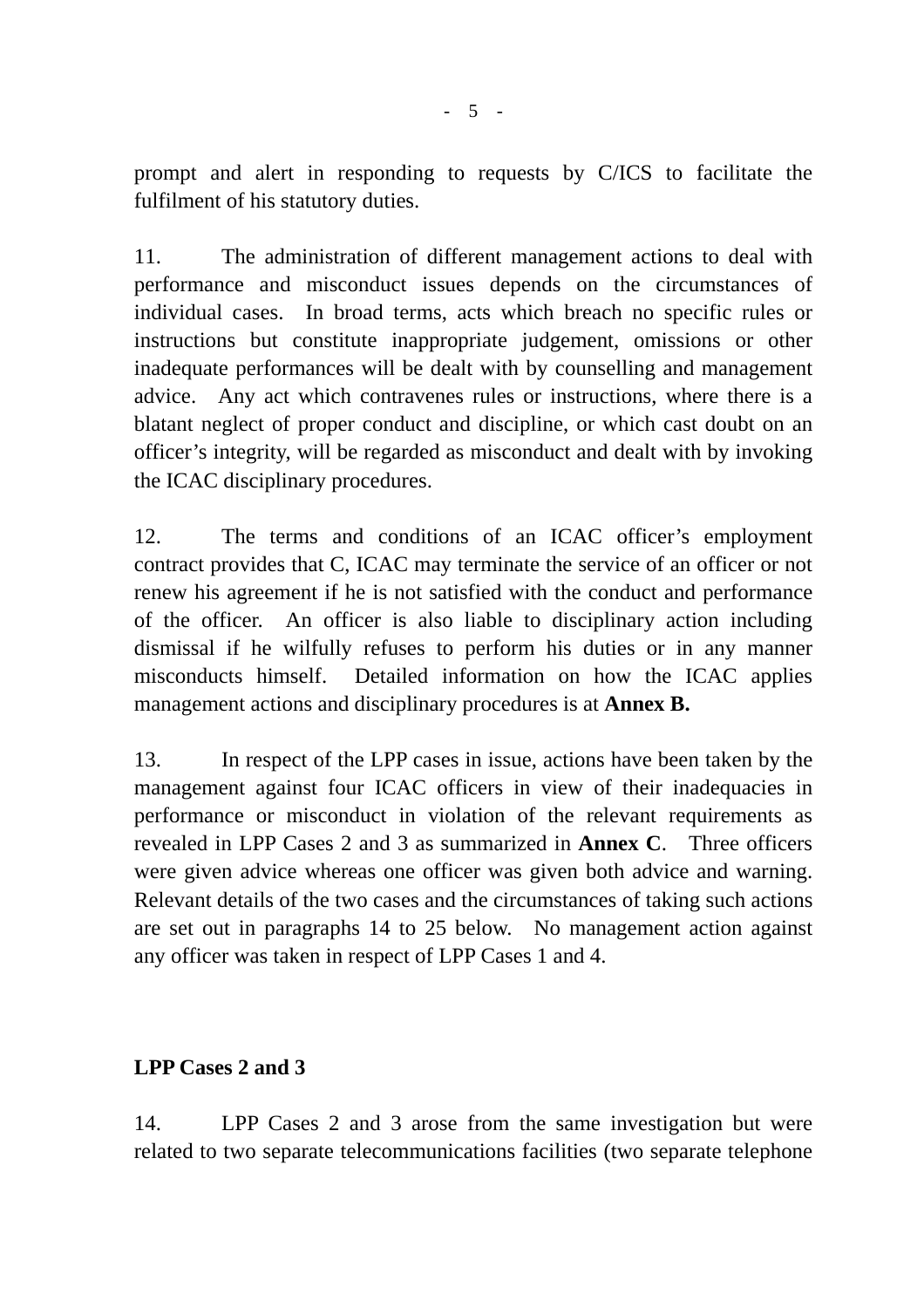lines). Actions were taken by the management against a total of four officers in these two cases:

- advice and warning were given to one Acting Investigator; and

- advice was given respectively to one AD, one PI and one CI.

15. The circumstances leading to LPP Cases 2 and 3 are set out in paragraphs 5.29 to 5.48 (LPP Case 2) and paragraphs 5.49 to 5.71 (LPP Case 3) of the Report. C/ICS and Members have respectively raised concern mainly on the following matters, namely, (a) non-compliance on the part of an listener; (b) non-preservation of the recorded intercepted product to verify the content of the REP-11 report; and (c) non-preservation of the summaries.

# **Irregularity and non-compliance on the part of an ICAC listener (LPP Case 2)**

16. ICAC investigation revealed that on a day in November 2007, a listener, an Acting Investigator, was conducting listening to various calls intercepted from a number of facilities. When he first listened to the first suspected LPP call (LPP Case 2), he did not realize that the call might contain LPP information. He continued to listen to 20 odd more calls. For the purpose of preparing summaries, he re-listened to a number of calls including the first suspected LPP call in the afternoon and it was only then that he realized that the call might contain LPP information.

17. The listener then reported the incident to his supervisor who, in compliance with one of the conditions of the JA, instructed him to put on hold the monitoring exercise pending re-assessment by the PJ (see paragraph 4 above). However, subsequent enquiries revealed that the listener had re-listened to a non LPP call after receiving the said instruction from his supervisor. The listener explained that the reason for re-listening to that particular call was that he was trying to clarify certain facts. He wrongly understood that he was permitted to re-listen to the calls which had already been listened to and which did not contain any suspected LPP information.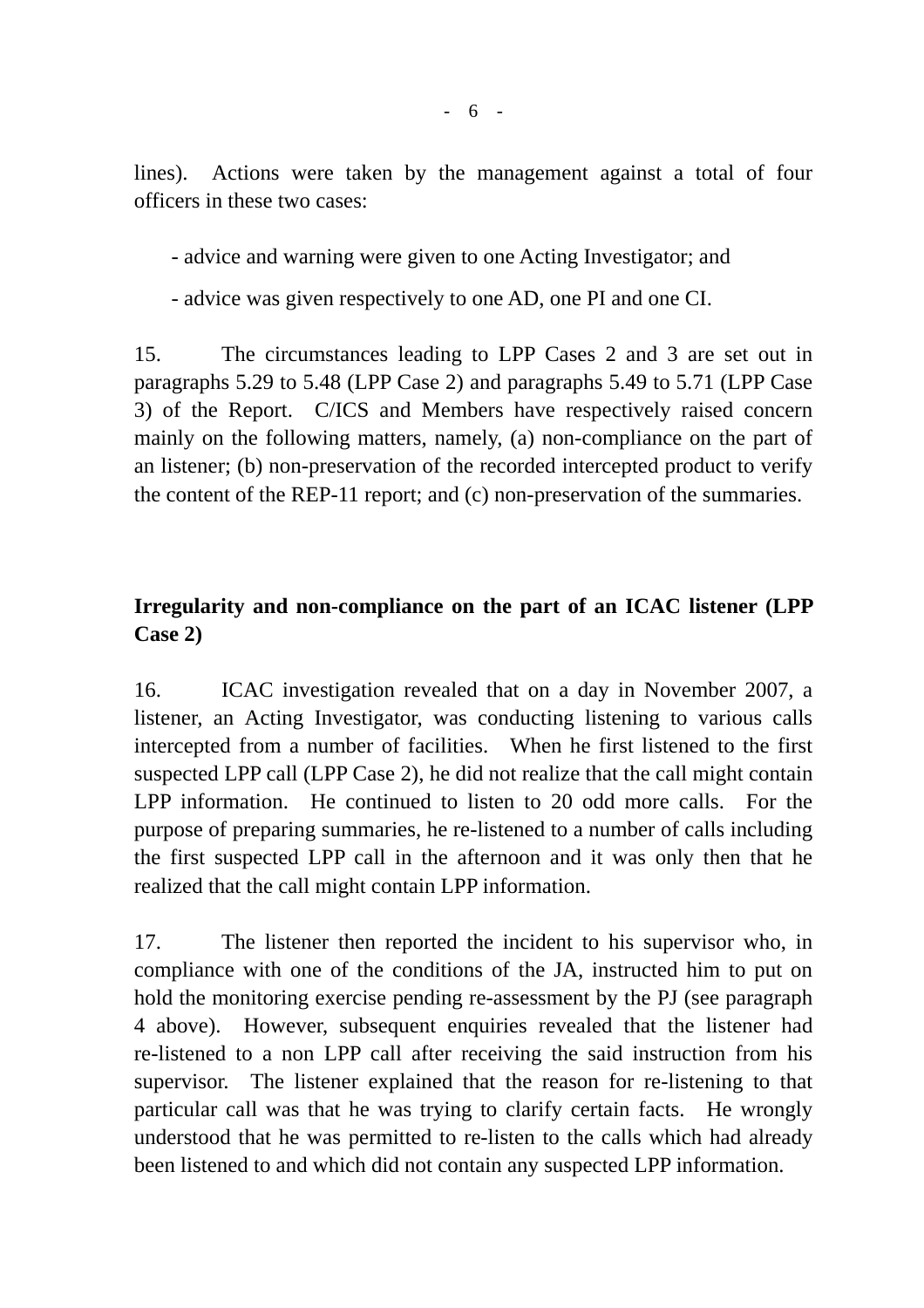#### **Actions Taken Against the ICAC listener Concerned**

18. With regard to his inability to identify the first suspected LPP call in the first instance (paragraph 16 refers), the Acting Investigator was strongly advised<sup>2</sup> by his supervising PI that he should exercise vigilance in carrying out his duties and should be mindful of any information which might be subject to LPP or of a journalistic nature. Such advice was given after taking into consideration of the circumstances in which he conducted the listening process and the absence of any previous adverse record in dealing with ICSO matters. With regard to his act of re-listening referred to in paragraph 17 above, the management considered that the conduct of the Acting Investigator constituted a breach of a condition imposed by the PJ and non-compliance with his supervisor's instruction. This constituted a case of misconduct. The Acting Investigator was issued a warning<sup>3</sup> by his AD for his apparent lack of vigilance in conducting telecommunications interception operation and having acted in a manner which constituted a 'non-compliance' with the requirement under the relevant JA.

## **Non-Preservation of Recorded Intercepted Products (first suspected LPP call) and Non-Preservation of Summaries (LPP Cases 2 & 3)**

19. In paragraph 5.33 of the Report, C/ICS stated that during his inspection visit to the ICAC in November 2007, he had required the preservation of all relevant records relating to the inadvertent obtaining of LPP information to facilitate his investigation of LPP Case 2, including the recorded intercepted product. In paragraph 5.47 of the Report, C/ICS commented that even if the Responsible Officer (**RO** – who was the AD referred to in paragraph 8 above) had misunderstood his requirement made in the inspection visit, the ICAC should know his requirement by the time it received his letter of 10 December 2007 which required the preservation of all such relevant records. In paragraph 12.7 of the Report, C/ICS concluded that he had not had sufficient evidence to justify a finding of recalcitrance or

 $\overline{a}$ 

<sup>&</sup>lt;sup>2</sup> See item 1 of Annex C

<sup>&</sup>lt;sup>3</sup> See item 2 of Annex C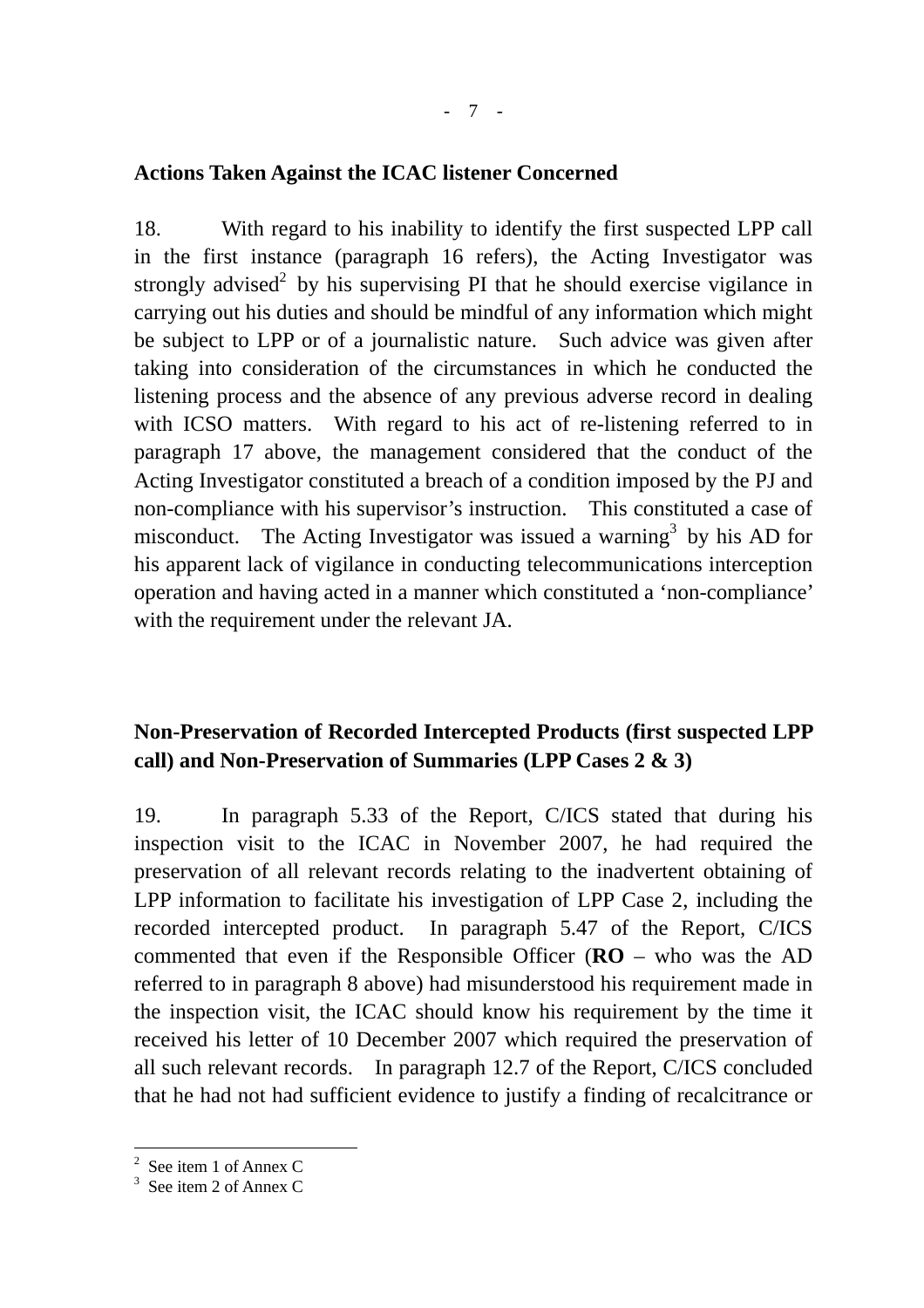wilful obstruction on the part of the officers concerned and the effect was that his investigation of the main issue was obstructed or distracted and somewhat hindered and delayed.

20. The RO was demanded to give a written account on his version of the incident and his explanation for not preserving the relevant records relating to the suspected LPP information as required by C/ICS. According to the RO, during the inspection visit by C/ICS, a number of application documents including the REP-11 report concerning LPP Case 2 were examined. During the ensuing conversation, the RO heard from C/ICS who commented that the case had been properly handled. The RO also heard from C/ICS his advice regarding the handling of future discovery of suspected LPP information including documentation of all actions taken upon its discovery and that in the future all relevant records pertaining to the suspected LPP calls should be preserved to facilitate C/ICS's examination. However, the RO misunderstood C/ICS on two counts. First, he misunderstood that C/ICS was satisfied with the way LPP Case 2 was handled to the extent that the intercepted materials of that case needed not to be preserved any longer. In other words, he misunderstood that the preservation requirement only applied to 'future' cases (i.e. excluding LPP Case 2). Second, it did not occur to him that C/ICS required for preservation of all records relating to a LPP case, including the summaries. He thought C/ICS only required records which contained LPP-related information. He had all the while been under the impression that the summaries needed not to be preserved because they would not contain any LPP information. The PI and the CI who were also present in the inspection visit shared the RO's perception.

21. Owing to his wrongful understanding, the RO did not make special arrangement to preserve the recording containing the first suspected LPP call and so the recording was destroyed according to the system design on 26 November 2007. The RO, however, made special arrangement to preserve the recording of the second suspected LPP call (LPP Case 3) and he actually wrote to notify C/ICS on 28 November 2007 of such preservation. Because of his wrongful belief that there was no need to preserve the summaries for C/ICS's examination, he did not cause the destruction process of the summaries to be suspended.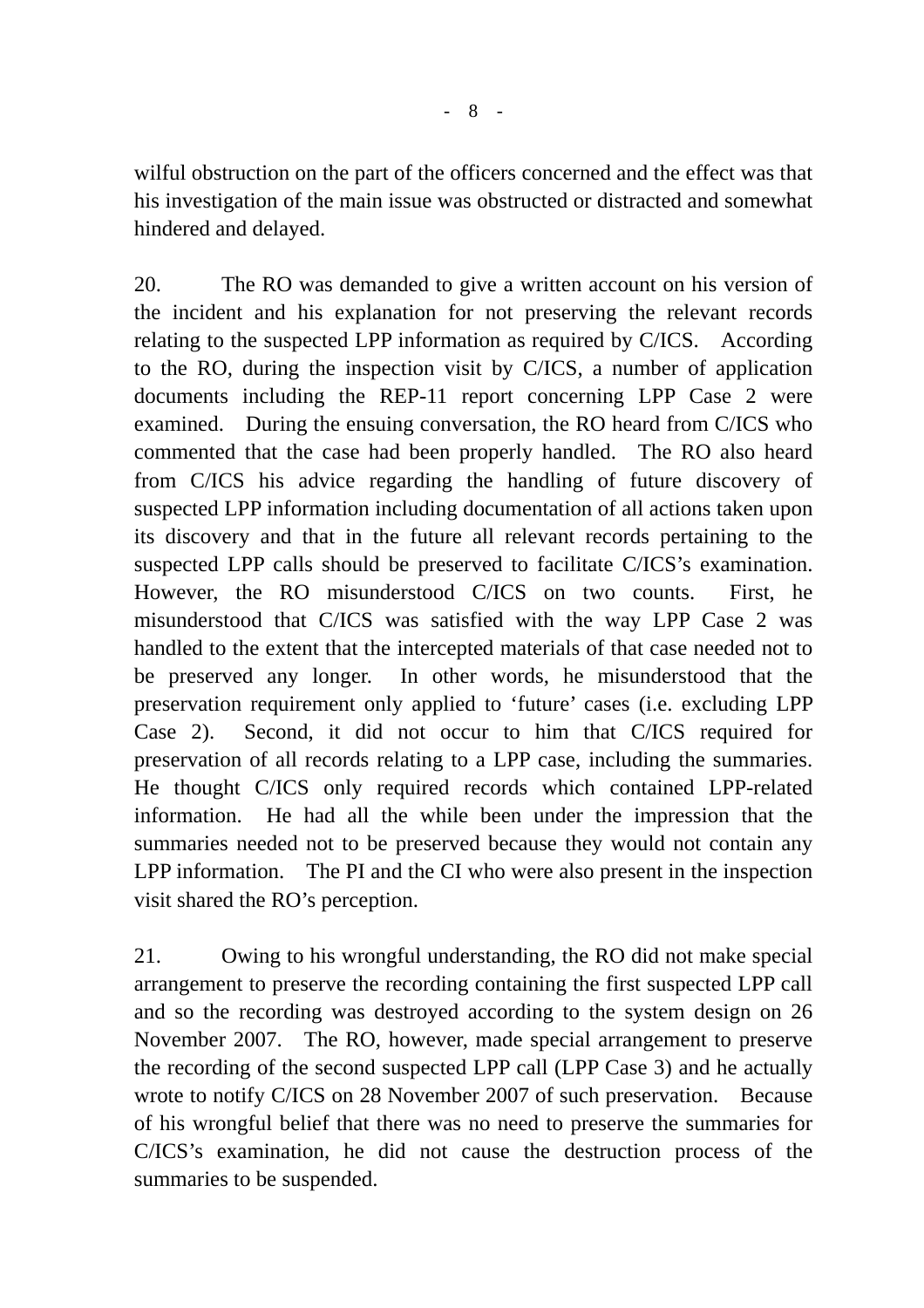22. On the basis of the facts known, the management saw no evidence of any deliberate attempt to block C/ICS's access to the protected products, or any ulterior motive on the part of the RO for not preserving the summaries. The management, however, considered the state of affairs to be unsatisfactory and that the ICAC officers concerned should be more vigilant in the discharge of their duties.

23. In considering the appropriate action to be taken against the officers involved in handling LPP Cases 2 and 3, the following factors are relevant :-

- (a) the explanation given by the RO for not meeting the requirements by C/ICS;
- (b) the prevailing destruction policy which demanded destruction "as soon as reasonably practicable";
- (c) whether there existed specific guideline / procedures for preserving intercepted products and related records;
- (d) in view of (b) and (c) above, whether the RO should reasonably be expected to meet the requirement of C/ICS for preservation of the relevant records; and
- (e) any wilful intent on the part of the RO in not meeting C/ICS's requirements.

The management considered that there was clear inadequacy and a lack of alertness on the part of the RO and his team but their performances did not constitute a misconduct. The RO was personally advised of his inadequacy by C, ICAC in the presence of D/GS and was reminded of the need to be vigilant. The same advice<sup>4</sup> was relayed to the PI and the CI assisting the RO.

24. Concurrently, based on experiences gained and comments and advice given by C/ICS, the management started to revise the procedures for handling discovery of suspected LPP information. The result is a new set of

 $\overline{a}$ 

<sup>4</sup> See item 3 of Annex C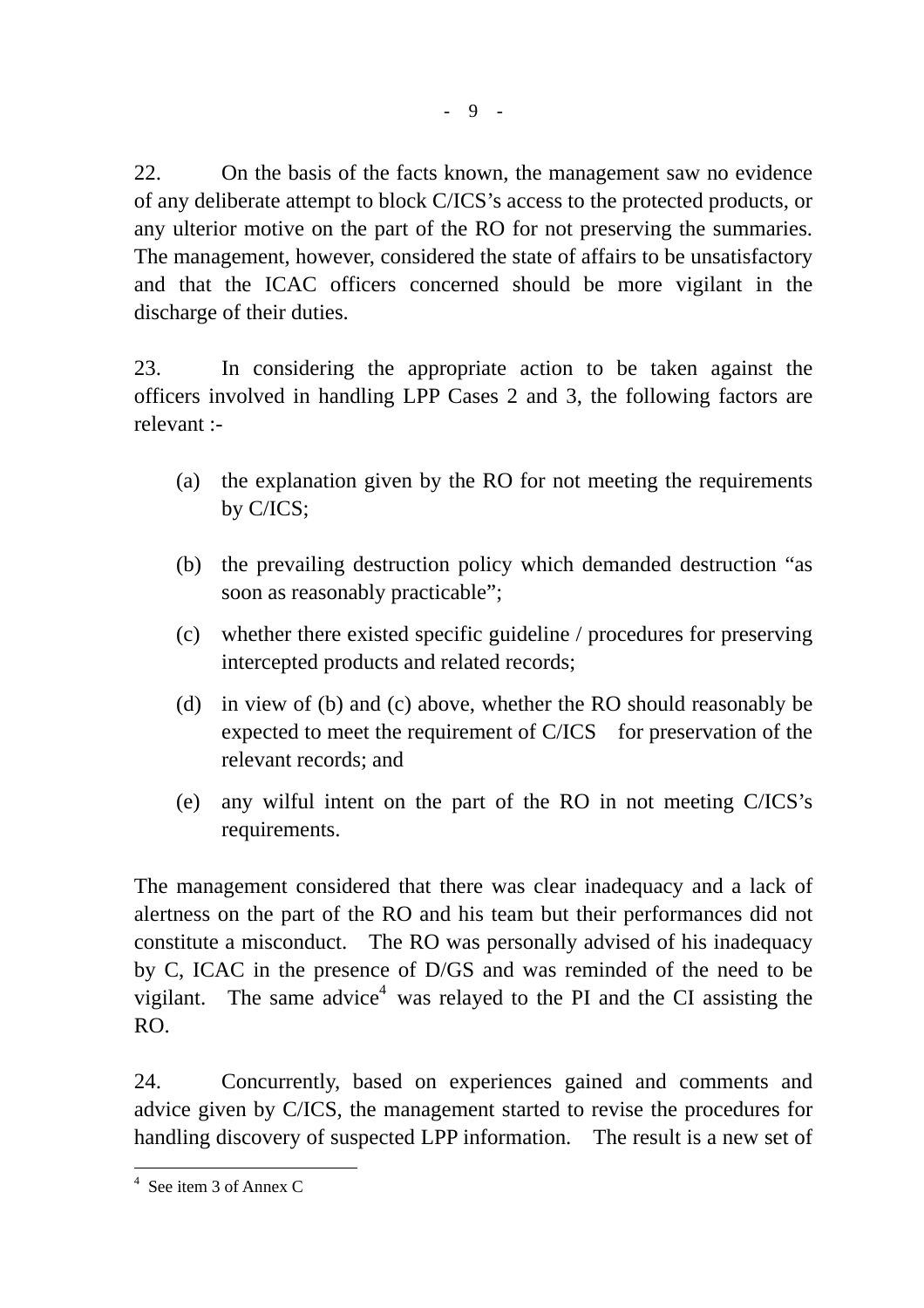$- 10 -$ 

procedures which entails the retention of not only the recording of the suspected LPP call but also, in the case of a revocation by a PJ, all subsequent calls until the time of actual disconnection of the telecommunications facility; the summaries and other relevant records as required by C/ICS. In accordance with the requirement of C/ICS, all these materials would be kept for eighteen months or until the completion of his enquiry. Details of the measures taken to improve the implementation of ICSO are provided in paragraph 32 below.

25. The above mentioned problems first arose in 2007 (there being no LPP cases intercepted in 2006) when LEA officers still lacked experience in handling various scenarios involving LPP. The management considers that the RO and his team were too rigid in adhering to the internal destruction policy. The management also considers that they must be more alert to the requirements of C/ICS and be able to demonstrate their full co-operation with C/ICS in the discharge of his statutory functions and duties.

## **LPP Case 1**

26. In the main, two issues have been identified by C/ICS arising from LPP Case 1, namely, 'unauthorized interception of telecommunications for 105 minutes' and 'delaying matters by not submitting a case report to C/ICS'. The ICAC has provided further information and given its views over these issues in paragraphs 9 to 11 and 13 of its Information Paper prepared for the Security Panel Meeting on 16 February 2009.

27. While C/ICS considers that an unauthorized interception of 105 minutes did occur between the time of revocation (1115 hours) and time of disconnection (1300 hours), the ICAC notes that its officers only became aware of the revocation at 1125 hours. By 1130 hours, the cessation process was completed as far as the ICAC is concerned. The process to cause disconnection took time and the 'unauthorized interception' was unintentional.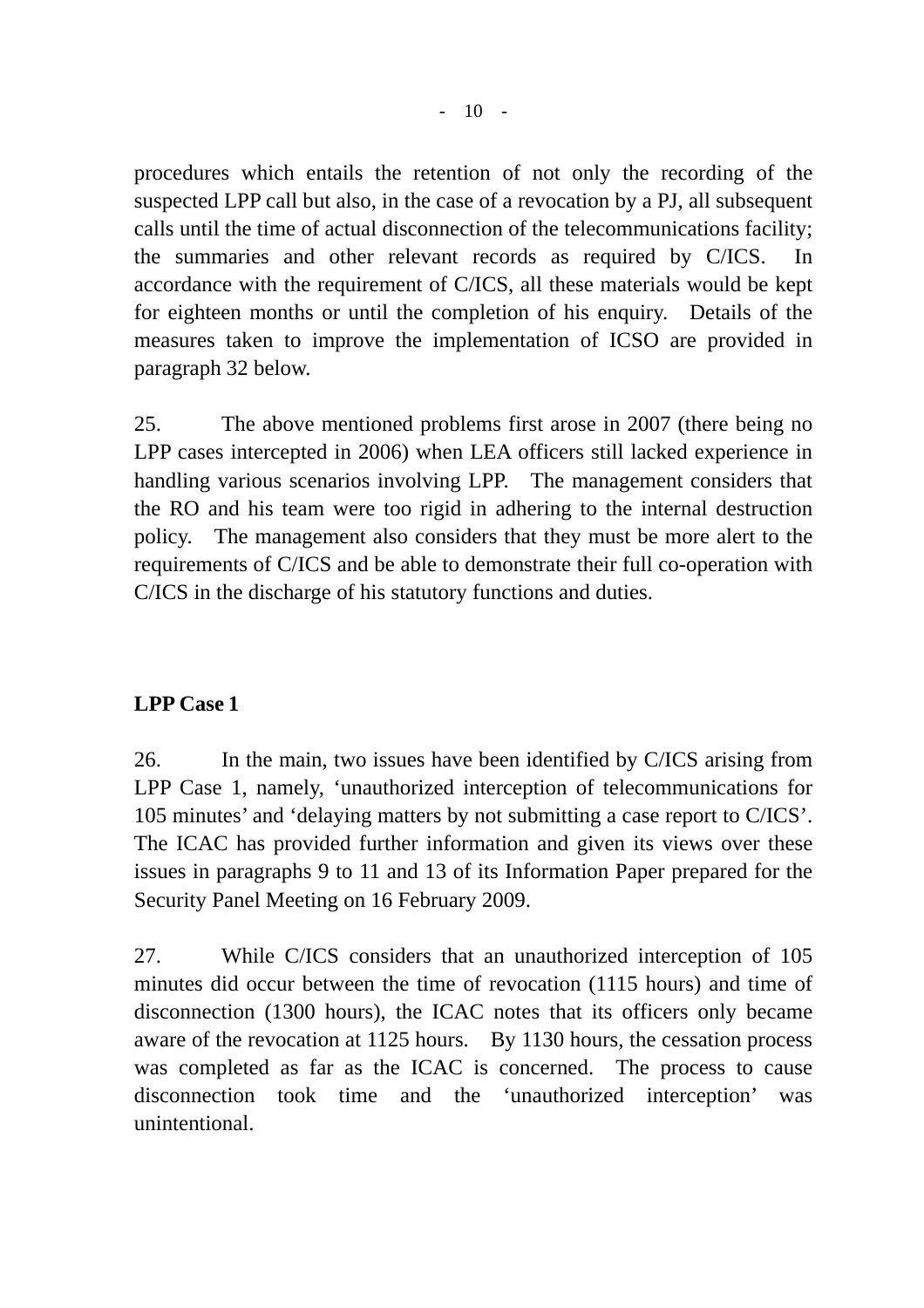28. The ICAC stood ready to provide a report in detail to C/ICS but in light of legal advice and in consultation with Security Bureau (**SB**), did not feel able to do so under section 54 of the ICSO (a non-compliance report). The ICAC provided such a report to C/ICS not long after he had made such requirement under section 53 of the ICSO. The reluctance to file such a report under section 54 of the ICSO was caused by an inconclusive discussion between the SB, Department of Justice (**DOJ**), C/ICS, the PJs and other LEAs over the power of the PJs to revoke a JA upon the receipt of an REP-11 report. The late submission of the report, however, was not the cause of the destruction of the intercepted materials and related records. The relevant materials had already been destroyed on 22 March 2007 in accordance with the then destruction policy before C/ICS visited the ICAC on 28 March 2007 to inspect this case and before he asked the ICAC to file a section 54 report in June 2007.

29. In LPP Case 1, the management saw no basis to take any action against any ICAC officer. Instead, the management had taken necessary actions to cause procedural changes to expedite the disconnection process.

## **LPP Case 4**

30. The essential facts of LPP Case 4 are described in paragraphs 5.72 to 5.81 of the Report. C/ICS concluded that the "ICAC acted swiftly to disconnect the interception after it was notified of the panel judge's revocation at 1729 hours. There can be no valid criticism that ICAC had delayed the steps taken to effect the disconnection". C/ICS's examination of ICAC's processing of LPP Case 4 was completed in June 2008. By the time, ICAC had revised its procedures for handling situations in which suspected LPP information was obtained through interception. C/ICS was satisfied with these procedures and recommended that these procedures be adopted by other LEAs.

31. In LPP Case 4, no management action was taken against any ICAC officer.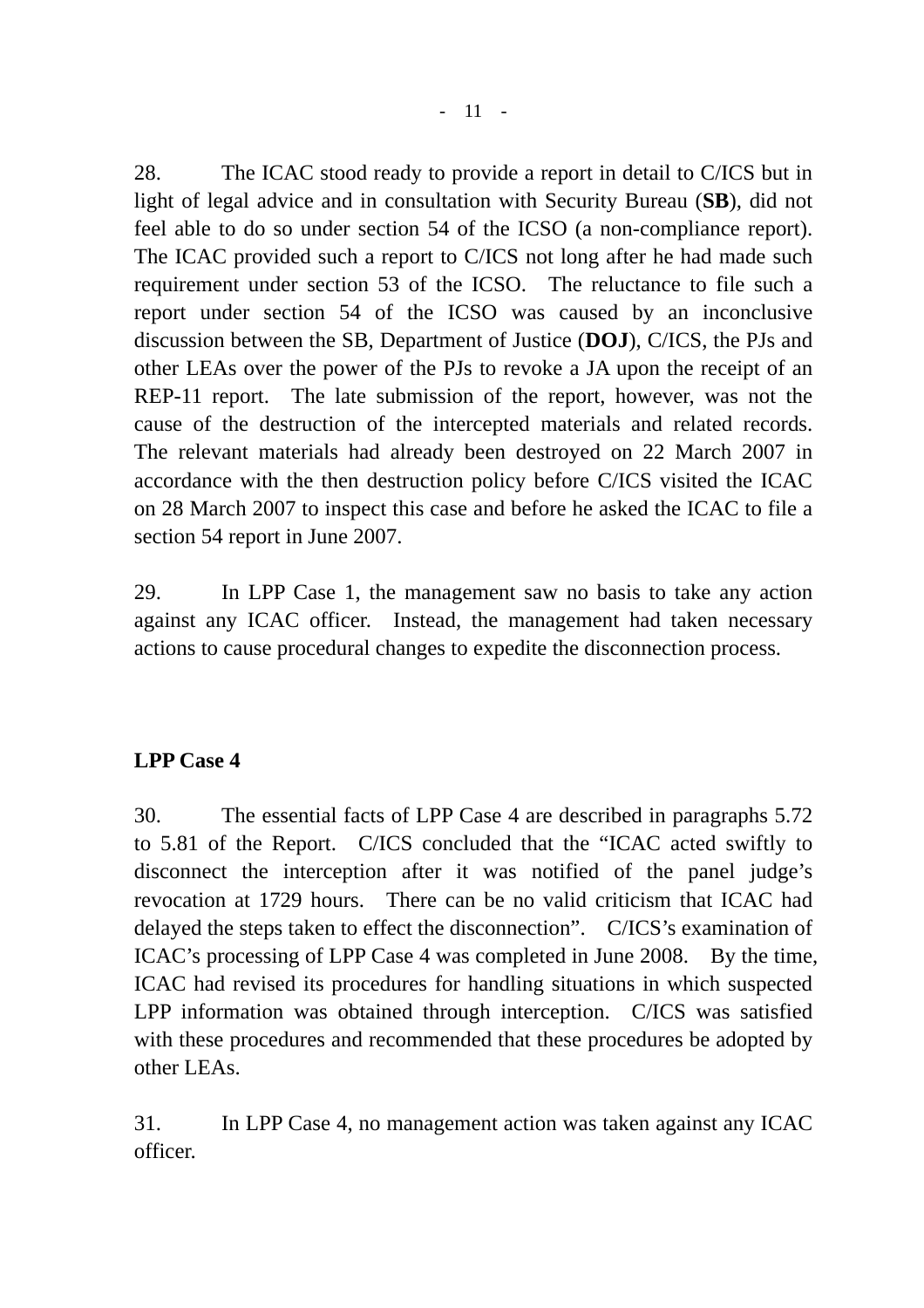# **MEASURES TAKEN TO IMPROVE THE IMPLEMENTATION OF THE ICSO**

32. In light of the experiences gained from past implementation of ICSO including in particular the insight gained from the handling of the LPP cases in 2007, and having reflected over the comments and advice received from C/ICS, the management has introduced the following improvement measures:

- i. New Procedure Revising and refining the existing procedures in handling information which may be subject to LPP inadvertently obtained through telecommunications interception. A new set of procedures was adopted in January 2008 and these procedures are kept under constant review;
- ii. Training Conducting training sessions, briefings and workshops to all concerned officers including new recruits with a view to enhancing their understanding of the legislative requirements in relation to ICSO duties. By the end of 2008, nine dedicated briefing sessions/workshops had been organized to coach listeners, frontline investigators and their supervisors on the implementation of the ICSO, including the operations of the new procedures. In addition, ICSO and its compliance have been incorporated as a training module at different stages of the training programme; and
- iii. Dedicated Group to deal with ICSO-related matters with effect from April 2008, additional resources have been deployed and a new compliance assurance group, headed by a dedicated PI, has been in operation to ensure full compliance with the law and relevant requirements. He conducts inquiries into alleged 'irregularity' or 'non-compliance' independently of the AD and reports directly to D/GS .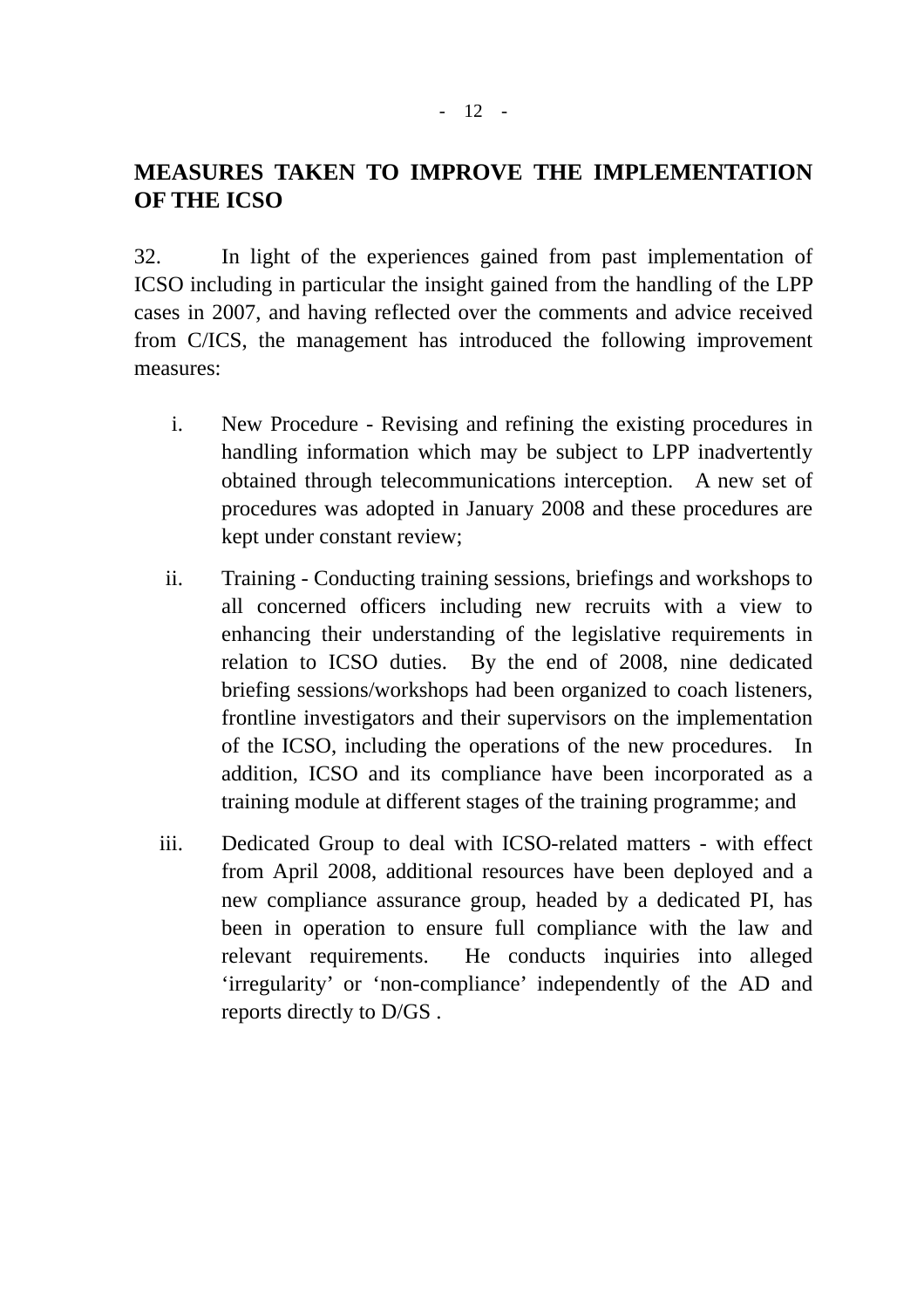#### **WAY FORWARD**

33. The ICAC welcomes the comments and suggestions by C/ICS and Members of the Legislative Council and will reflect further on them, whilst remaining vigilant in discharging its duties in relation to ICSO. The ICAC will continue to work closely with the Administration to address issues of common concern including, inter alia, the clarification of relevant legal provisions. It is hoped that outstanding issues identified since the implementation of the ICSO will be satisfactorily addressed in the forthcoming comprehensive review on ICSO. Clarification of these issues will be highly beneficial to the frontline officers concerned. In respect of cases which involve LPP information, the ICAC will adhere to the procedures mentioned in paragraph 32 (i) above and, where we need advice on ICSO implementation, will make extra efforts to consult C/ICS, DOJ and the Administration.

**Independent Commission Against Corruption 2 March 2009**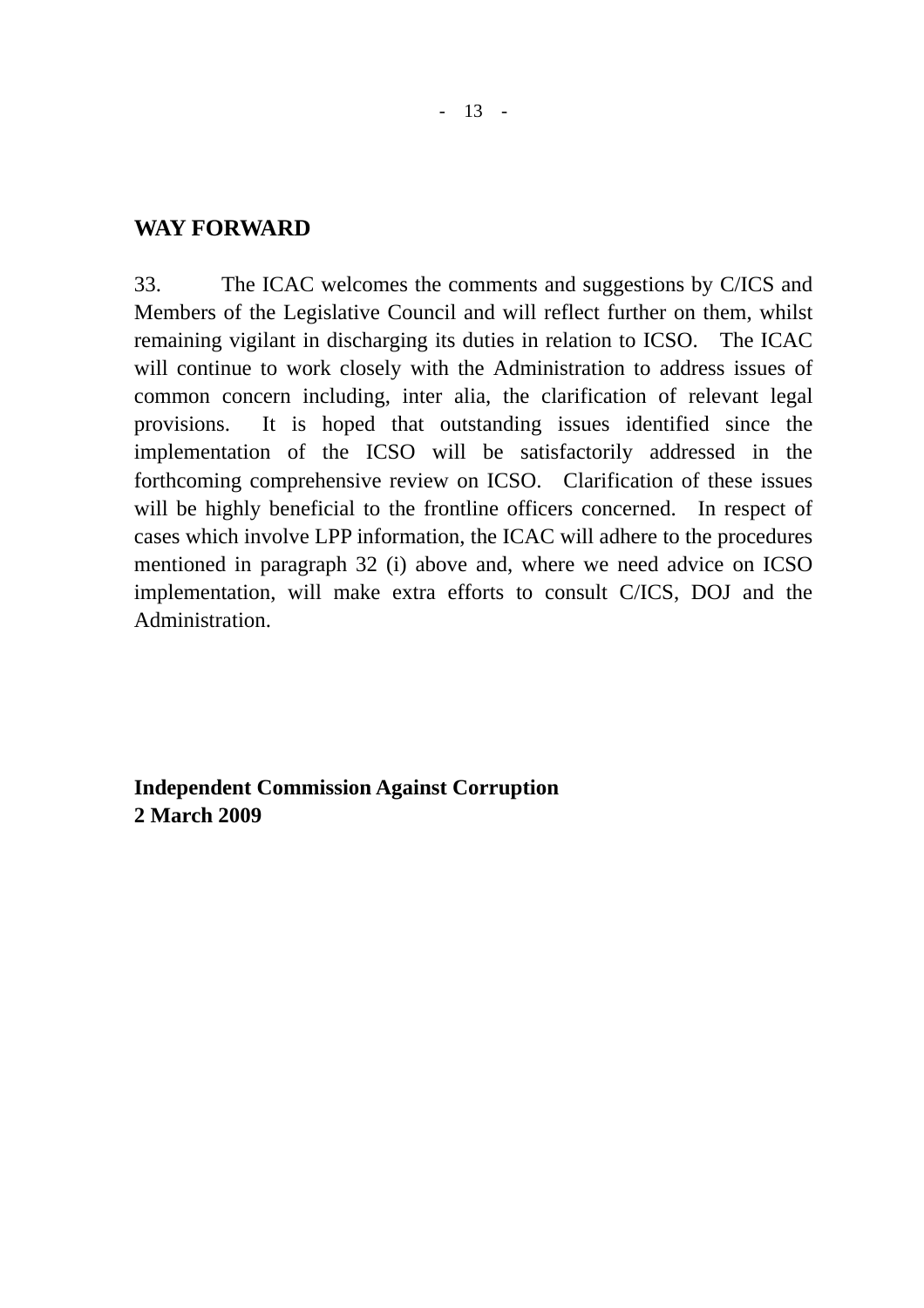**Command Structure under Director of Investigation (Government Sector) of the Operations Department, ICAC in 2007**

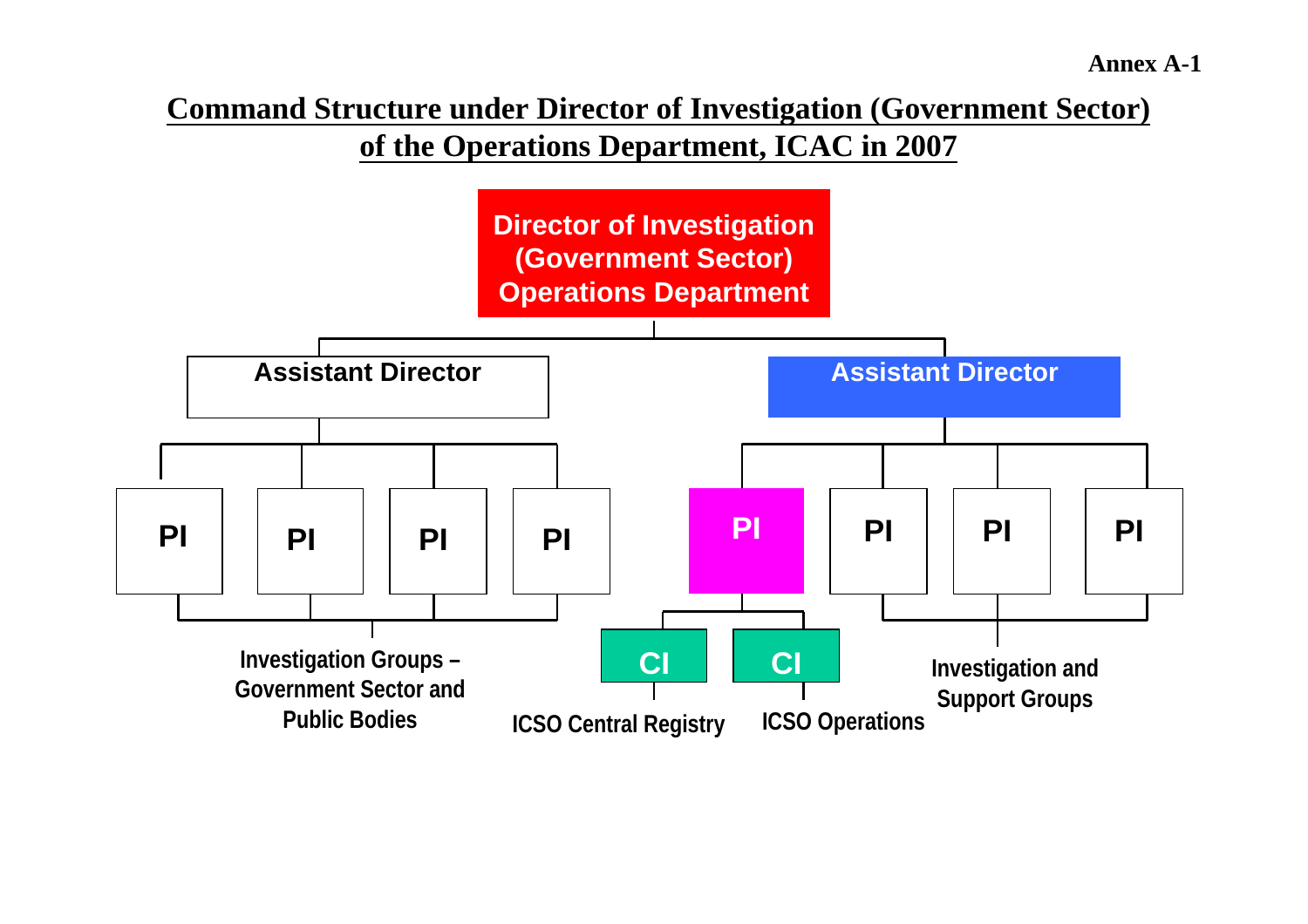

\* Since January 2008, the investigative duties of the AD have been transferred to another investigation branch. In April 2008, a dedicated group, headed by a PI, was established and although administratively comes under the supervision of the AD, it conducts inquiries into alleged 'irregularity' or 'non-compliance' independently and reports directly to Director of Investigation (Government Sector).

**ICSO Operations**

**ICSO Central Registry**

**Public Bodies**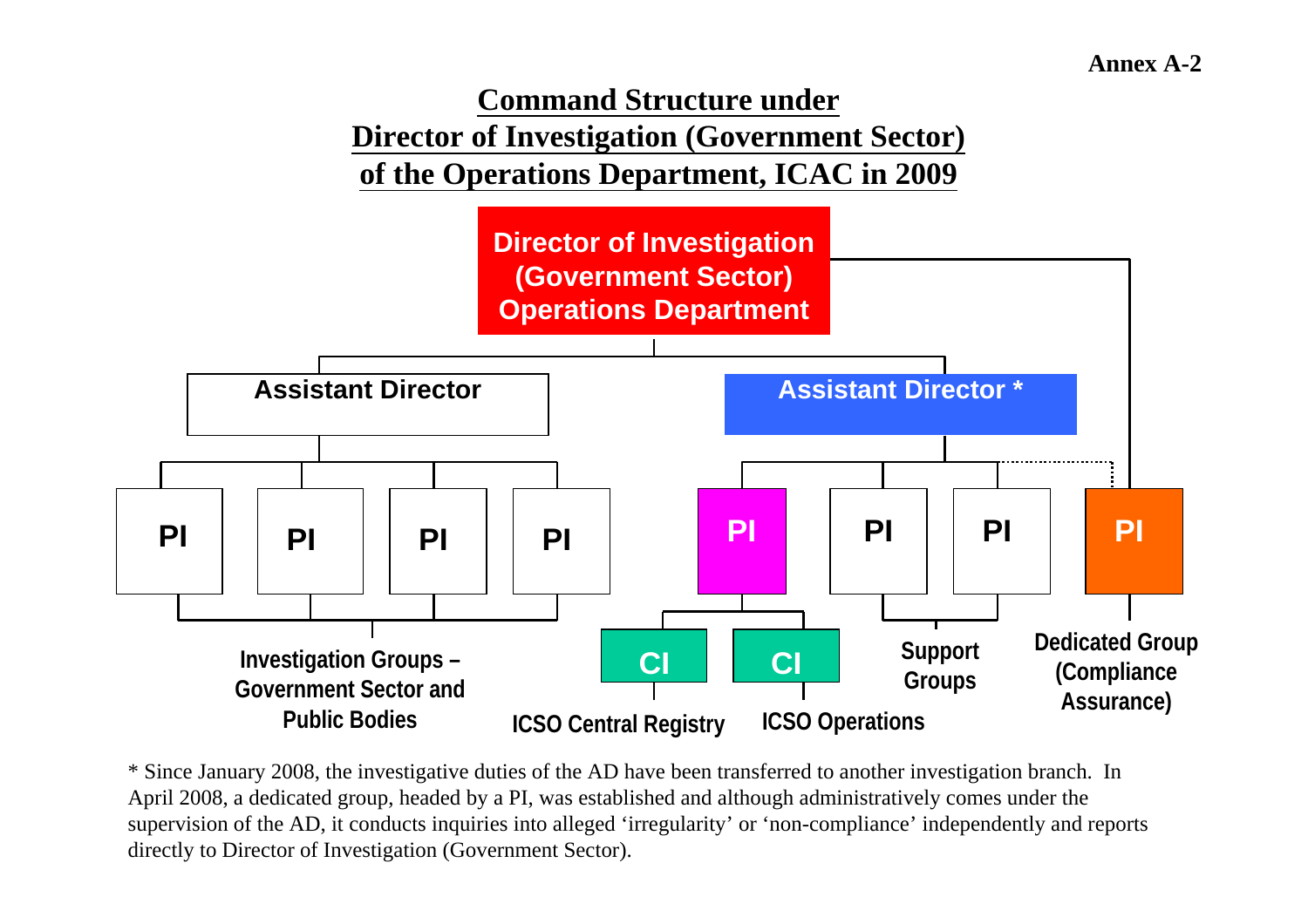#### **Management Actions and Disciplinary Procedures**

- 1. The ICAC observes government rules and regulations in the application of management action to correct and deter flaws found in performance and acts of misconduct in a timely manner. These actions include administering management advice, and instituting summary or formal disciplinary action, depending on the circumstances of individual cases. Management actions taken against an officer will provide a point of reference for the purposes of appointment, promotion and contract renewal.
- 2. A management advice is issued by a supervisory officer if an officer is less than efficient or productive in general conduct, ability, temperament or attitude to work. The shortcoming should normally be dealt with as soon as it is observed either by speaking to the officer or writing to him. Normally management advice is issued by an officer one rank higher than the officer receiving the advice.
- 3. Minor misconduct or minor infringements of government rules, official instructions, codes or departmental practices will be dealt with by invoking summary disciplinary action of verbal or written warnings. Verbal warnings may be used for minor and isolated cases of misconduct where an officer has not been warned previously. Written warning may be used for cases of minor misconduct where an officer commits the same misconduct on more than one occasion, or several different actions of misconduct over a short period of time, or where the circumstances and gravity of the case so warrant.
- 4. Formal disciplinary action resulting in punishment ranging from reprimand, serious reprimand, financial penalty, reduction in rank, termination of service or dismissal is administered in accordance with the provisions and procedures stipulated in the Public Service (Administration) Order against an officer in the event of repeated minor misconduct, serious misconduct or criminal conviction. Formal disciplinary action will normally be instigated against an officer for misconducts related to abuse of official position, willful or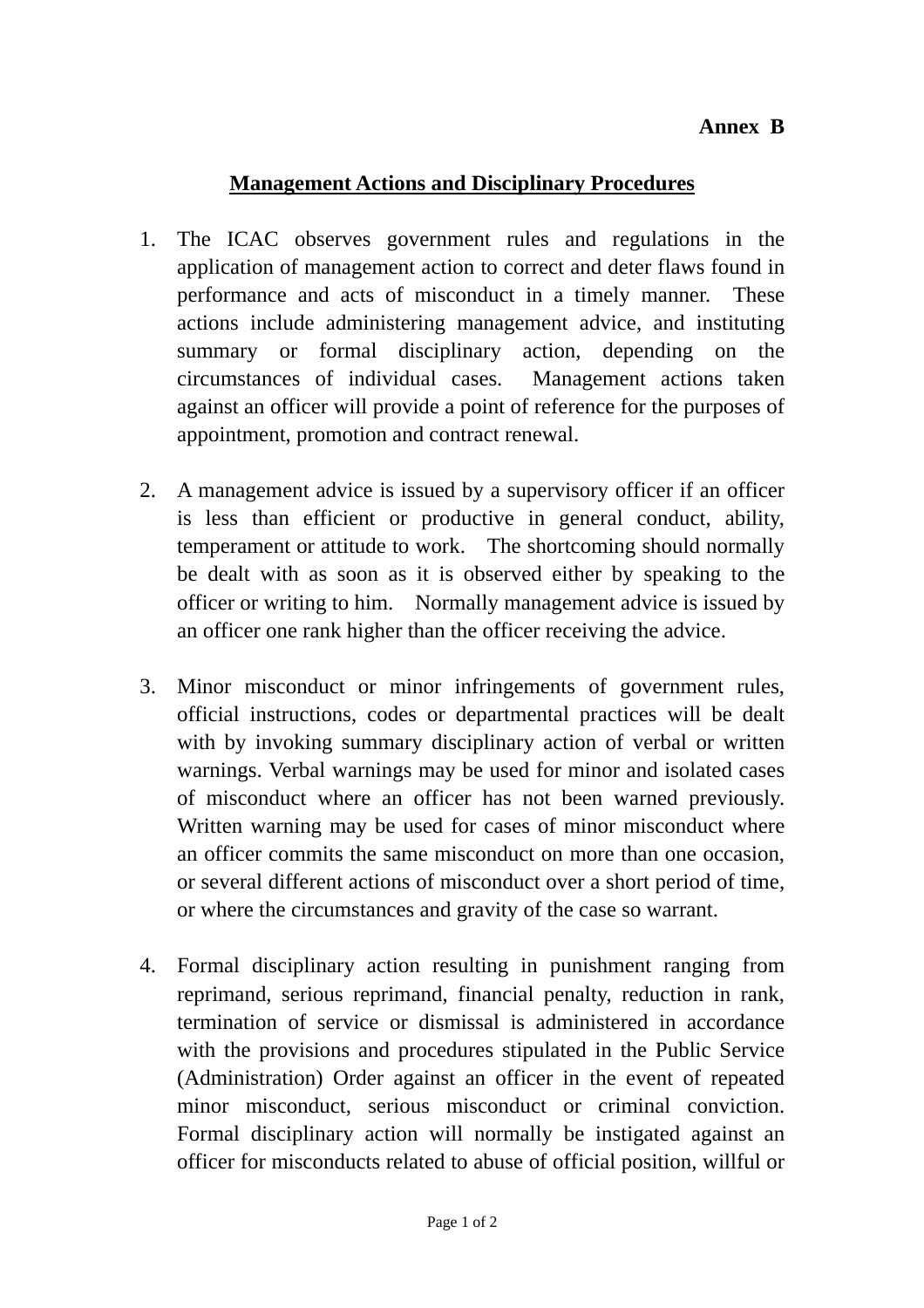intentional neglect of official instructions, conflict of interest, or acts that reflects badly on the integrity of the officer.

5. For both summary and formal disciplinary proceedings, the principles of natural justice must be followed. Any officer who is aggrieved by any disciplinary action by the ICAC may, within 14 days of the award of the punishment, appeal through their line of command to the Commissioner, ICAC. An aggrieved officer may also opt to seek other remedies including legal redress by instituting proceedings against the Commissioner, ICAC.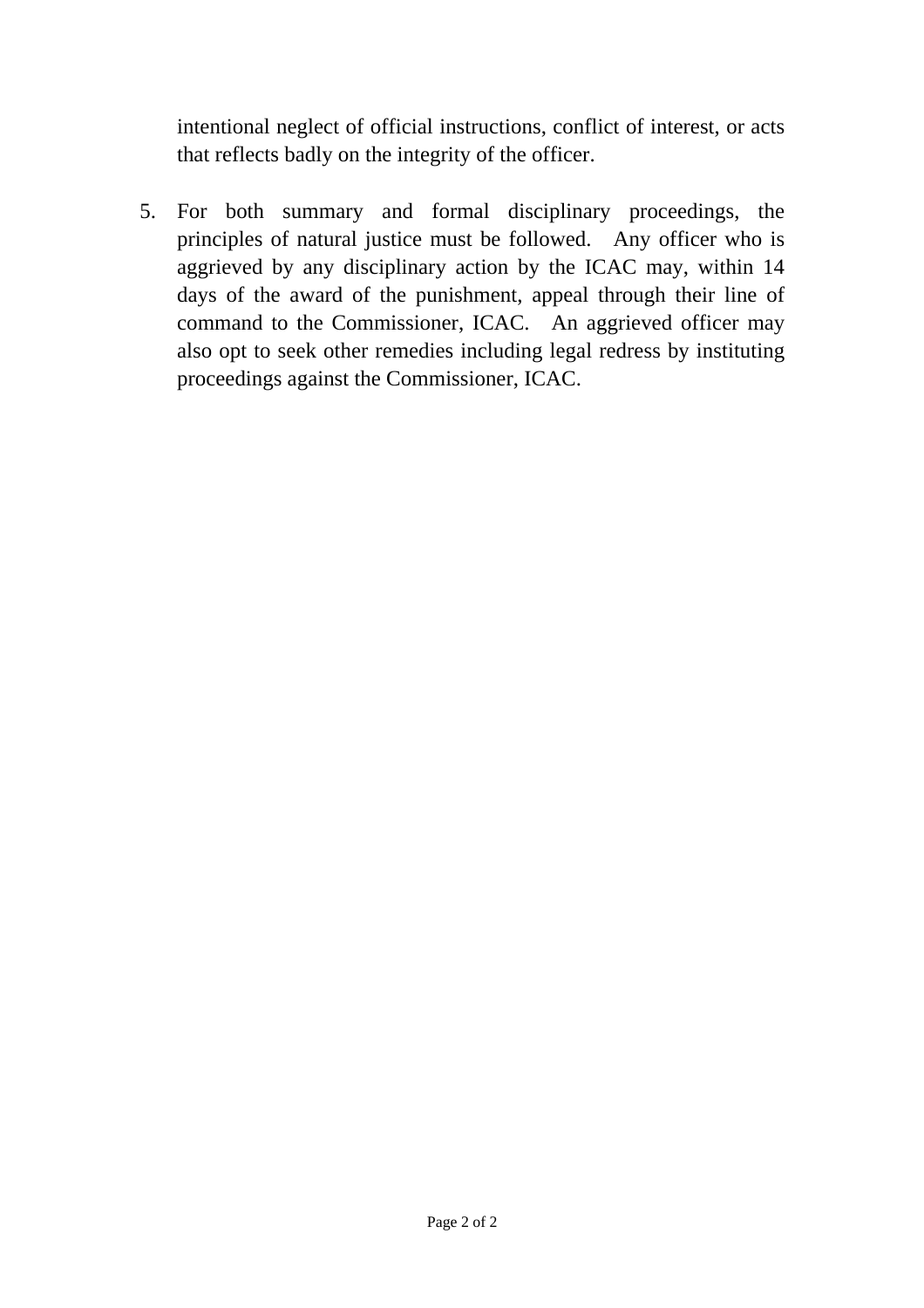# **Management and Disciplinary Actions Taken against ICAC Officers Arising from Suspected LPP Cases 2 and 3**

## **(Chapter 5, Annual Report 2007 to the Chief Executive by the Commissioner on Interception of Communications and Surveillance)**

| <b>Item</b> | <b>LPP</b><br>Case<br>No. | <b>ICAC</b> officer<br>receiving<br>advice/warning                                           | Date of<br>advice/<br>warning | Brief facts leading to the<br>taking of administrative/<br>disciplinary actions                                                                                                                                                                     | <b>Advice/warning given</b>                                                                                                                                                                                       | <b>Remarks and</b><br>reference in Chapter 5<br>of C/ICS's Report                                                                    |
|-------------|---------------------------|----------------------------------------------------------------------------------------------|-------------------------------|-----------------------------------------------------------------------------------------------------------------------------------------------------------------------------------------------------------------------------------------------------|-------------------------------------------------------------------------------------------------------------------------------------------------------------------------------------------------------------------|--------------------------------------------------------------------------------------------------------------------------------------|
| 1.          | $\overline{2}$            | Acting Investigator<br><b>ICSO</b> duty: Listener                                            | 7.1.2008<br>(Advice)          | failed to<br>listener had<br>The<br>identify<br>information<br>that<br>which might be subject to<br>LPP<br>was contained in an<br>intercepted call to which he<br>listened.                                                                         | The officer was strongly advised<br>to be vigilant in carrying out his<br>duties of a listener and must be<br>mindful of any information<br>which might be subject to LPP or<br>of a journalistic nature.         | This matter is subject to<br>review pending<br>completion of C/ICS's<br>investigation on this<br>case. (para. 5.35 of the<br>Report) |
| 2.          | $\overline{2}$            | <b>Acting Investigator</b><br>(the same listener)<br>as above)<br><b>ICSO</b> duty: Listener | 20.6.2008<br>(Warning)        | The listener had continued to<br>listen to the interception<br>facility, contrary to the<br>instruction of his supervisor<br>and had breached the further<br>conditions imposed by the<br>panel judge in approving the<br>respective authorization. | The officer was warned for<br>apparent lack of vigilance in<br>conducting telecommunications<br>interception operation and having<br>acted in a manner which<br>constituted a 'non-compliance'<br>under the ICSO. | C/ICS has not made any<br>decision pending<br>completion of his<br>review on this case.<br>$para\ 5.48\ of\ the$<br>Report)          |